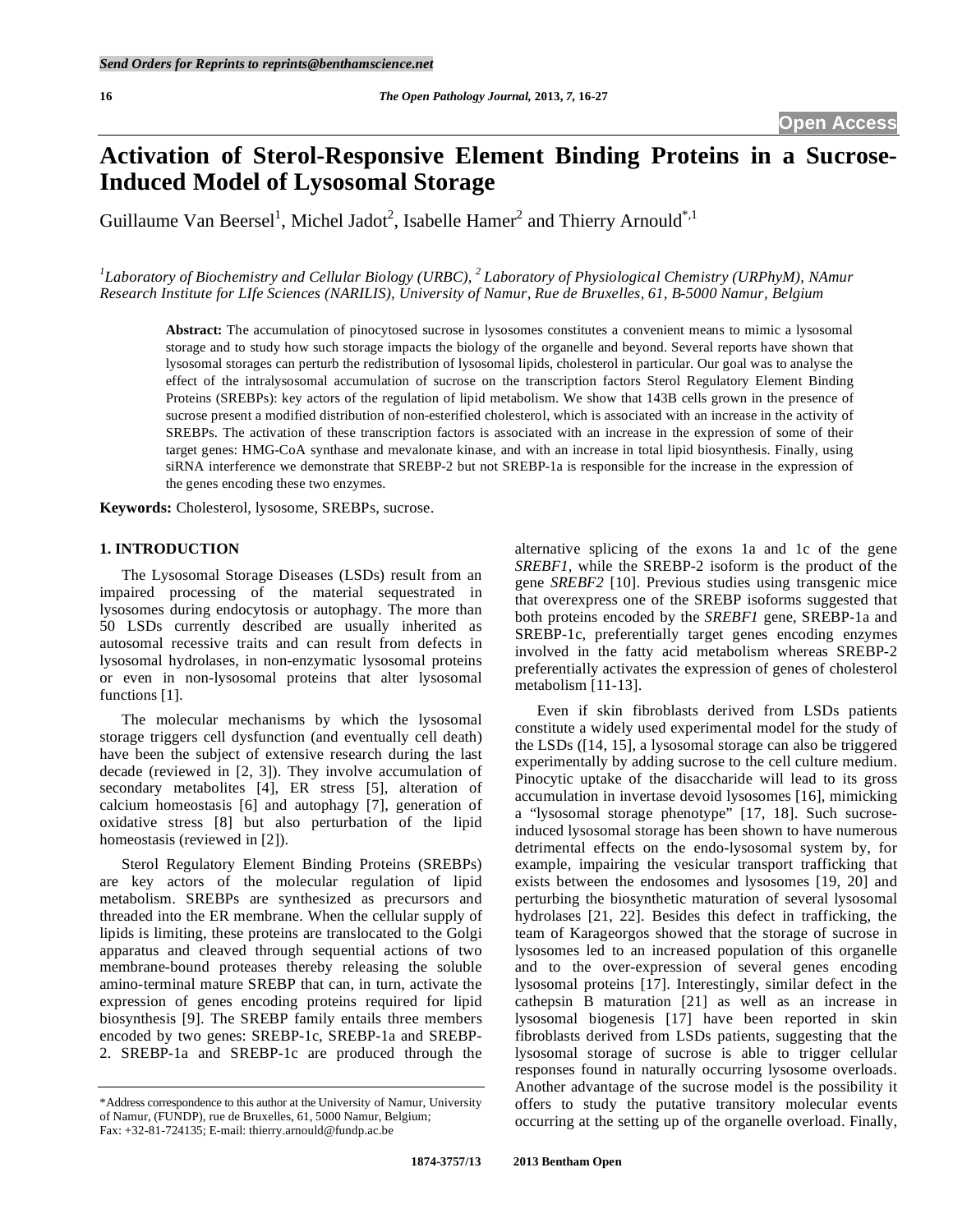the ease with which the storage can be prevented or reversed by incubating the cells in the presence of exogenously added invertase represents a convenient means to assess the causative effect of the storage itself in the various cellular responses triggered by the addition of sucrose in the medium.

 In this study, we analyzed the effect of a sucrose-induced lysosomal storage on the intracellular cholesterol distribution and the activity of SREBPs. We show that the non-esterified cholesterol distribution is modified in 143B cells incubated with sucrose. We demonstrate that this aberrant free cholesterol distribution is associated with an increase in the activity of SREBPs. Moreover, we show that the activation of these transcription factors is associated with an increase in the expression of HMG-CoA synthase and mevalonate kinase, the products of two of their target genes, and with an increase in total lipid biosynthesis. Finally, using siRNA interference we demonstrate that SREBP-2 but not SREBP-1a is responsible for the expression of the genes encoding these two enzymes.

#### **2. MATERIAL AND METHODOLOGY**

#### **2.1. Cell Cultures**

 The 143B cell line (human bone osteosarcoma cells) was kindly provided by Professor G. Attardi (Caltech, Pasadena, CA, USA). 143B cells (chosen as they have numerous lysosomes and high expression level of cathepsin B in response to mt-DNA-depletion [23]) were grown in DMEM (Dulbeccos's Modified Eagle's medium) high glucose supplemented with  $10\%$  (v/v) fetal calf serum). At confluence, cells were trypsinised using 0.25% trypsin-EDTA (Gibco) and subcultured in 24-well, 12-well or 6-well plates or  $25 \text{ cm}^2$  culture flasks, according to the experimental needs or  $75 \text{ cm}^2$  culture flasks (Corning) for maintaining the cells in culture. For the different experiments, 8 h later, the medium was removed and cells were pre-incubated (IS) or not with 100 μg/ml invertase (I-4504, Sigma). Following 16 h of incubation, cells were incubated (S or IS) or not (CTL) with 100 mM sucrose during the indicated times.

#### **2.2. Self-Formed Percoll Density Gradients**

 Self-formed percoll density gradients were performed as previously described [22]. The  $\beta$ -galactosidase and  $\beta$ hexosaminidase enzymatic activities were assayed in each fraction as described previously [24].

# **2.3. Filipin Staining**

 143B cells were seeded onto glass coverslips (VWR) in 24-well culture plates (Corning). At the end of the incubation with sucrose, cells were fixed for 10 min with 4 % paraformaldehyde, permeabilized for 5 min with PBS/1 % Triton X-100, and then incubated for 2 h with 500  $\mu$ g/ $\mu$ l filipin (F-4767, Sigma) diluted in PBS at room temperature and processed for epifluorescence.

# **2.4. Transient Transfection and Luciferase Reporter Gene Assay**

 143B cells were seeded in 12-well plates and 5 h later, cells were transiently co-transfected using the Superfect reagent (Qiagen) for 3 h at a 1:5 ratio, with a luciferase reporter construct  $(0.75 \text{ µg/well})$  together with an expression

plasmid encoding *Escherichia coli*  $\beta$ -galactosidase (0.25) g/well) under the control of a CMV promoter (pCMV-LacZ; PlasmidFactory). We used different constructs in which the expression of the luciferase gene was respectively driven by either the authentic promoter of the human low density lipoprotein receptor (LDLr), 3-hydroxy-3 methylglutaryl-coenzyme A (HMG-CoA) synthase, stearoyl-CoA desaturase-2 (SCD-2) (kindly offered by the P. J-B. Demoulin, Faculté de Pharmacie et des Sciences Biomédicales (FASB) Université Catholique de Louvain, Belgium). At the end of this incubation, the medium was removed and cells were pre-incubated or not with 100  $\mu$ g/ml invertase. After 16 h of incubation, cell were incubated (S or IS) or not (CTL) for 24 h with 100 mM sucrose. At 36 h post-transfection, cells were lysed and the luciferase activity was determined using a luciferase reporter assay (Promega) as previously described [23].

#### **2.5. Gene Expression and Real Time RT-qPCR**

 Total RNA was extracted from 143B cells using the QIAGEN RNeasy mini kit and the QIAcube machine (QIAGEN, USA) according to the manufacturer's instructions. One microgram of total RNA was reverse transcribed in cDNA using the Transcriptor first strand cDNA synthesis kit (Roche, USA). Specific primers for the HMG-CoA synthase, the LDLr, the Fatty Acid Synthase (FASN), Stearoyl-CoA Synthase 1 (SCD-1), mevalonate Kinase (MVK) and aldolase were designed using the Primer Express 1.5 software (Applied Biosystems). Real-time PCR was performed with the Abi-Prism 7000 Sequence Detection System (Applied Biosystems) and the data were subjected to relative quantification using gene encoding aldolase as endogenous reference gene for normalization. The  $\Delta\Delta Ct$ method was used to each sample in order to calculate the relative fold induction. Data calculation and normalization were performed according to de Longueville *et al*. [25].

#### **2.6. Preparation of Clear Cell and Nuclear Lysates and Western Blot Analyses**

 The clear cell lysates were prepared as previously described [26]. For the preparation of clear nuclear lysates, 143B cells were seeded in 75 cm<sup>2</sup> culture flasks. Following the sucrose treatment, cells were washed thrice with ice-cold PBS and incubated with a hypotonic buffer (20 mM Hepes; pH 7.9, 50 mM sodium fluoride, 1 mM sodium molybdate, 1 mM EDTA). After 5 min, cells were scraped from the culture flasks and incubated for  $5$  min in  $500 \mu l$  of lysis buffer (10 mM Tris-HCl; pH 7.4, 3 mM magnesium chloride, 10 mM sodium chloride, and 0.5% Nonidet P-40). Finally, the nuclei were separated from the cytosol by brief centrifugation and resuspended in RIPA (Radioimmunoprecipitation Assay) buffer (50 mM Tris-HCl; pH 7.4, 1 % Nonidet P-40, 0.25 % sodium deoxycholate, 150 mM sodium chloride, 1 mM EDTA, 1 mM sodium fluoride, 1 mM sodium orthovanadate, and a protease inhibitor cocktail (cOmplete, Roche Applied Science). After incubation on ice for 30 min, cell lysates were centrifuged for 10 min at 13,000 RPM (4°C) and the supernatants were collected (clear nuclear lysates). Protein concentration was determined using the Pierce 660 nm Protein Assay kit (Thermo Scientific).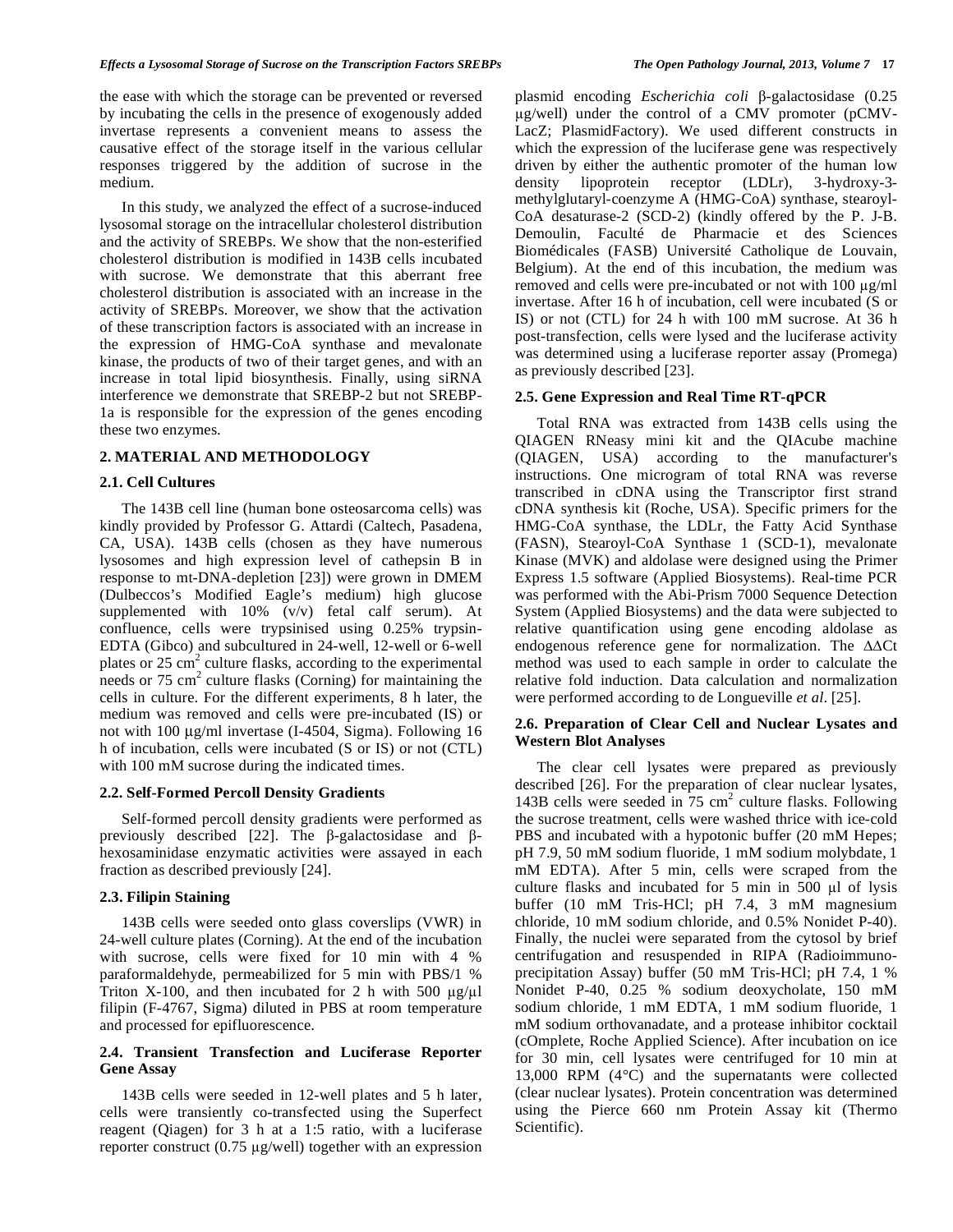Amounts corresponding to 40 µg of total proteins were resolved on 3-8 % or 12 % bis-Tris gels (NuPage, Invitrogen). Western blot analysis was performed as previously described [27] with primary antibodies against either human SREBP-1 (# 557036 concentration:  $0.1 \mu$ g/ml, Pharmingen), human SREBP-2 (# 557037, concentration: 0.1 g/ml, Pharmingen) human SCD-1 (SC-81776, concentration: 0.2  $\mu$ g/ml, Santa Cruz Biotechnology), human FASN (C20G5, concentration: 0.1 µg/ml, Cell Signaling) human mevalonate kinase (ab $90888$ , concentration: 1  $\mu$ g/ml, Abcam) or HMG-CoA synthase (ab87246, concentration: 1 g/ml, Abcam), human LDLr (ab134998, concentration: 1  $\mu$ g/ml Abcam) incubated for 16 h at 4°C. Western Blot analysis was performed either by chemiluminescence (ECL advanced, Amersham Biosciences) in the case of SREBP-1 and SREBP-2 or by infrared fluorescence (Odyssey Scanner, Li-Cor). For ECL detection, a horseradish peroxidaseconjugated antibody (Amersham Biosciences) was used as a secondary antibody at a concentration of  $0.01 \mu g/ml$ . For the Western Blot in fluorescence, a secondary antibody coupled to infrared dyes (Li-Cor) was used at a concentration of 0.02 g/ml. The correct protein loading was determined by the immuno-detection of either the  $\alpha$ -tubulin for the clear cell lysates or of the Lamin B (SC-6216, concentration: 0.04 g/ml, Santa Cruz Biotechnology) for the nuclear lysates.

# **2.7. Silencing of SREBP-1 and SREBP-2 Expression and siRNA**

 siRNA transfection experiments were performed using double stranded RNA (SMARTpool, Dharmacon). ON-TARGET plus non-targeting pool was used as a control. 143B cells were transfected with 25 nM siRNA for SREBP-1 (# L-006891-00, Dharmacon) or SREBP-2 (# L-009549- 00) and with the DharmaFECT1 transfection reagent (Dharmacon, T-2001, Lafayette USA) according to the manufacturer's instructions. Silencing was checked 24 h post-transfection by reverse transcription of total extracted RNA followed by real time RT-qPCR. For Western Blotting analysis, cells were lysed 24 h post-transfection in lysis buffer (7 M urea, 2 M thiourea, pH 8.5, CHAPS 4 % (v/v), 60 mM dithiotreitol, 1 mM sodium orthovanadate, 10 mM para-nitrophenylphosphate,  $10 \text{ mM } \beta$ -glycero-phosphate, 5 mM sodium fluoride and protease inhibitor cocktail (Roche Applied Science)).

# **2.8. Incorporation of [<sup>3</sup> H] Acetate into Cholesterol and Fatty Acids**

 143B cells were seeded in 6-well plates (Corning). During the 24 h last hours of the incubation with 100 mM sucrose,  $[^{3}H]$ -acetate (2 µCi, Perkin Elmer) was added to the culture medium to monitor the cellular synthesis of cholesterol and fatty acids. The assessment of  $\left[\begin{array}{c} 3 \\ 1 \end{array}\right]$ -labelled total cholesterol (including free cholesterol and cholesterol moiety in cholesterol esters) and  $[{}^{3}H]$ -labelled fatty acids was conducted according to the protocol of Bligh and Dyer [28]. Lipids were extracted and lipid radioactivity was counted in an aliquot with a scintillation fluid (Lipoluma; Lumac). The results were normalized by total protein content determined by the BCA (bicinchoninic acid) kit (Pierce).

# **3. RESULTS**

# **3.1. The Sucrose Model**

 Lysosomal storage was generated by 143B cell incubation in the presence of 100 mM sucrose. When the ultrastructure of the cells is analysed by electron transmission microscopy, horseradish peroxidase (HRP) loaded and containing lysosomes in control cells appear as electron dense spherical vesicles. However, in sucrosetreated cells, lysosomes display heterogeneous and dilated forms and sizes and contain heterogeneous material (and some residual HRP) (data not shown). As a control, 143B cells were pre-incubated for 16 h with  $100 \mu g/ml$  invertase, a hydrolase active in lysosomes after its endocytosis, catalysing the breakdown of sucrose into two membrane permeable monosaccharides, thereby preventing the accumulation of sucrose [16]. In order to assess the extent of the storage through its impact on the organelle density, the sedimentable fraction of a post nuclear supernatant prepared from 143B cells incubated for 48 h with 100 mM sucrose was analyzed by isopycnic centrifugation on a self-formed isotonic percoll density gradient. As seen in Fig. (**1**), incubation of the cells with sucrose induced a decrease in the density of lysosomes as shown by the shift of the distribution of the marker enzymes,  $\beta$ -galactosidase and  $\beta$  hexosaminidase, from the high to the low-density zone of the gradient. Such a decrease in the density of the lysosomes could be prevented when cells were pre-incubated for 16 h with  $100 \mu g/ml$  of invertase. Similar results have been obtained with HepG2 cells (data not shown).

# **3.2. 143B Cells Incubated with Sucrose Show an Aberrant Intracellular Distribution of Non-Esterified Cholesterol**

 Accumulation of free cholesterol inside the endosomes and the lysosomes has been frequently observed in various LSDs [29-31]. We used filipin in order to determine the putative effect of a sucrose-induced lysosomal storage on the intracellular cholesterol distribution of 143B cells. Fig. (**2**) shows that the filipin staining observed in 143B cells incubated for 48 h with sucrose was more intense and concentrated in vesicular structures. This peculiar staining was no longer observed in 143B cells pre-incubated with invertase (Fig. **2**).

# **3.3. SREBP Target Genes are Activated in 143B Cells Incubated with Sucrose**

 The observation of a modified distribution of cholesterol in cells incubated with 100 mM sucrose, prompted us to analyze the activity of the SREBP transcription factors in response to the intra-lysosomal storage of sucrose. To this aim, cells were transiently transfected with luciferase reporter constructs under the control of the authentic promoters of three SREBP target genes, encoding the LDL receptor, the HMG-CoA synthase and the stearoyl-CoA desaturase-2, respectively. Fig. (**3A**) shows that the activities of these reporters were significantly increased in 143B cells incubated with sucrose. Importantly, pre-incubation for 16 h with invertase significantly prevented the observed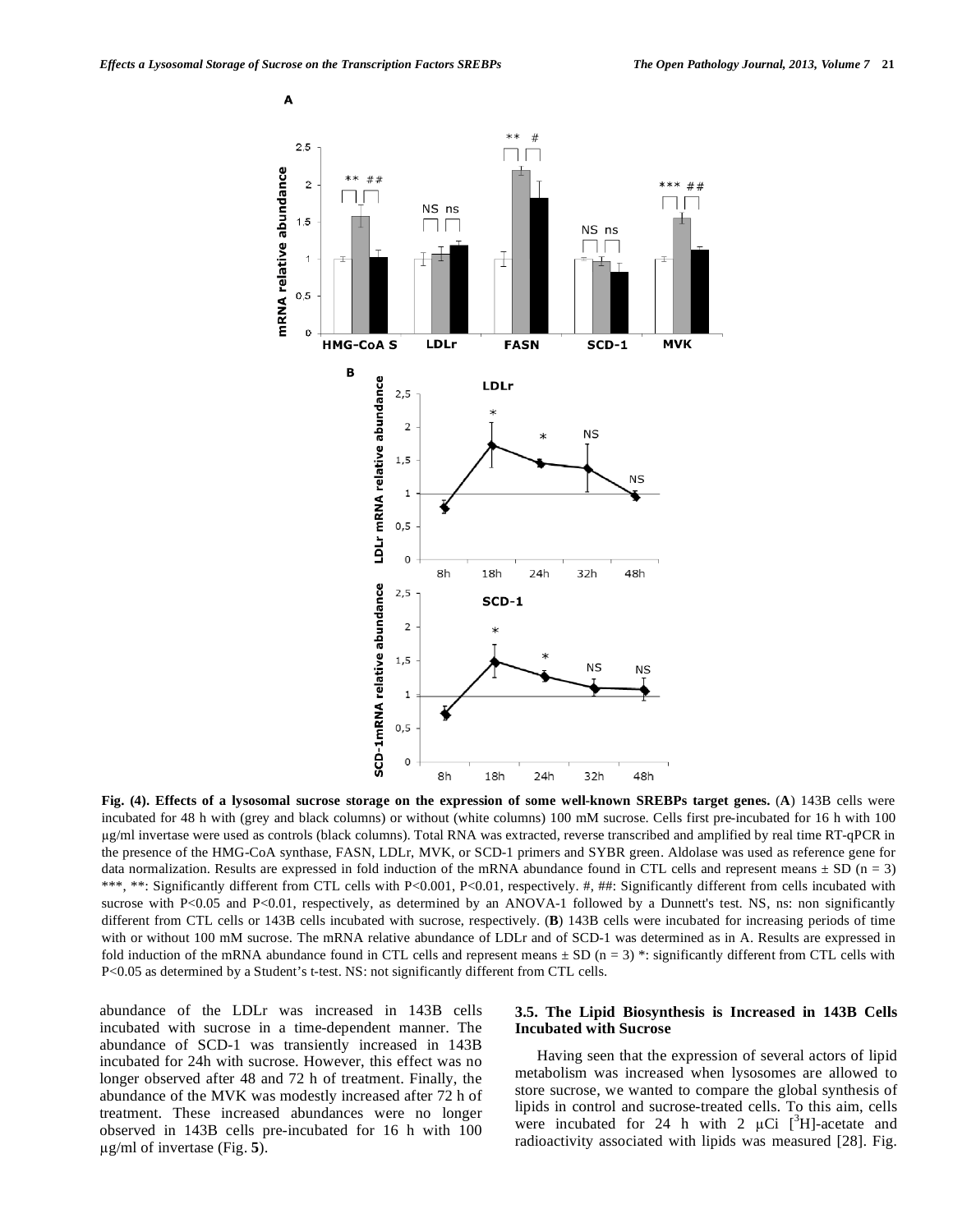

**Fig. (5). Effects of a lysosomal sucrose storage on the abundance of the SCD-1, the LDLr and the MVK.** The abundance of SCD-1, LDLr and MVK was analyzed by Western Blotting performed on 40 µg of proteins from clear lysates prepared from 143B cells incubated for the indicated time with (S), (IS) or without (CTL) 100 mM sucrose. In (IS), cells were pre-incubated for 16 h with 100  $\mu$ g/ml invertase. Equal protein loading was controlled by the immuno-detection of the  $\alpha$ -tubulin.

(**6**) shows that the incorporation of radiolabelled acetate was significantly increased in cells incubated for 48 h (but not 24 h) with 100 mM sucrose and that this effect could be prevented by invertase.



**Fig. (6). Effect of a lysosomal sucrose storage on the [3 H] acetate incorporation.** 143B cells were incubated for 24 h (white columns) or 48 h (grey columns) with (S) (IS) or without (CTL) 100 mM sucrose. In (IS), cells were pre-incubated for 16 h with 100 g/ml invertase. 24 h before the end of the incubation with sucrose, 11.6  $\mu$ Ci of [<sup>3</sup>H]-acetate was added in the culture medium. Following this incubation, cells were scrapped, rinsed with PBS and lipids were extracted using the classical Bligh and Dyer's method as described in the *Material and Methods* section. Incorporation of  $[^3H]$ -acetate into lipids was quantified after lipid extraction (CPM) and normalized for total protein content. Results are expressed in percentages of the  $[{}^{3}H]$ -acetate in CTL cells as means  $\pm$  SD (n = 4) \*\*: Significantly different from CTL cells with P<0.05 as determined by a Student's t-test. #: Significantly different from 143B cells incubated for 48 h with sucrose with P<0.05. NS, ns: not significantly different from CTL cells and 143B cells incubated for 24 h with sucrose, respectively.

# **3.6. SREBP-2 is Responsible for the Increase in the Expression of the HMG-CoA Synthase and Mevalonate Kinase**

 In order to identify which isoform(s) of SREBPs is/are responsible for the observed increase in the expression of HMG-CoA synthase and MVK in response to sucrose, we analyzed the expression of genes encoding these two enzymes in cells incubated for 48 h with 100 mM sucrose and after the silencing of the expression of SREBP-1 or SREBP-2 isoforms using RNA interference. Real time RT-qPCR revealed an important decrease in the SREBP-1 and 2 transcripts 24 h after the transfection with siRNA (results not shown). Western Blot analysis confirmed these results, since 24 h after the transfection with the siRNA against one or the other SREBP isoform, the level of SREBP-1 and 2 was greatly reduced and barely detectable in our conditions (Fig. **7A**). It should be noticed that silencing the expression of one isoform had no effect on the abundance of the other one, demonstrating that there is no cross-reactivity between the siRNA used. In addition, the SREBP-1 had no impact on the basal expression level of the HMG-CoA synthase and the MVK, and did not prevent the sucrose mediated overexpression of these genes. By contrast, the silencing of SREBP-2 not only decreased the relative abundance of the transcripts coding for these two enzymes at the basal state but it also prevented their increase in response to sucrose, suggesting that SREBP-2, but not SREBP-1a, is involved in the up-regulation of these genes in 143B cells allowed to store sucrose in their lysosomes (Fig. **7B**, **C**).

#### **3.7. SREBP-2 is Not Involved in the Increase in the Expression of LC3 in 143B Cells Incubated with Sucrose**

 Recently, several studies demonstrated that the SREBPs play essential roles in various physiological processes including the innate immune response, apoptosis or autophagy [9]. Seo and colleagues showed that upon cholesterol depletion, SREBP-2 could transactivate the promoters of some autophagic genes such as the gene encoding the protein microtubule-associated protein 1-light chain 3 beta (MAP1-LC3beta/LC3), an essential component of the autophagosome formation [32]. Interestingly, cholesterol depletion has been shown to induce autophagy in human skin fibroblasts [35]. Based on these premises, we decided to analyze the putative role of the transcription factor SREBP-2 on the expression of LC3, when 143B cells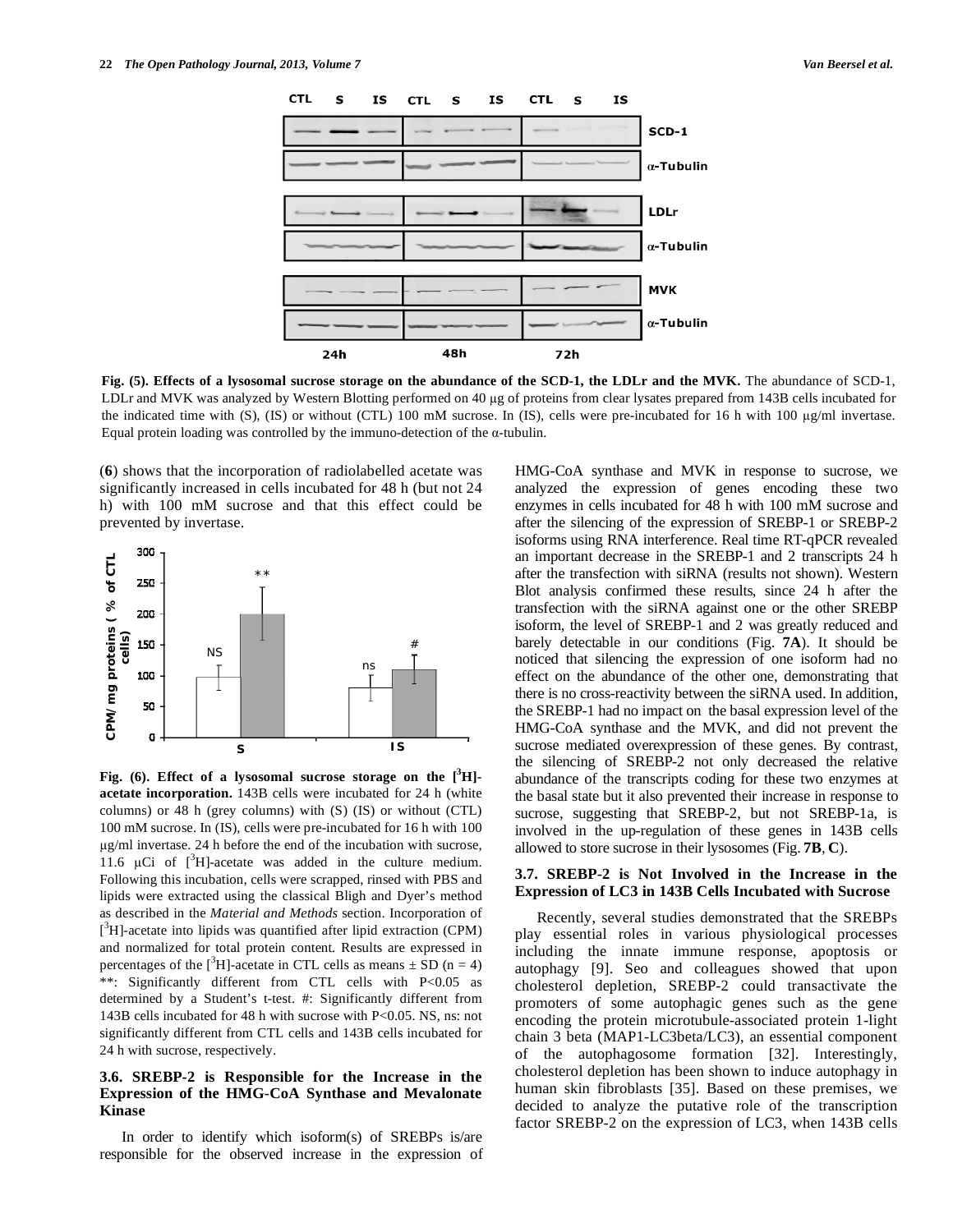

**Fig. (7). Effects of a depletion of SREBP-1 or SREBP-2 on the expression of genes coding for the MVK and the HMG-CoA synthase.** (**A**) Efficiency of siRNA-mediated knock-down for SREBP-1 or SREBP-2. The abundance of SREBP-1 or SREBP-2 was analyzed by Western Blotting performed on 40 µg of proteins from clear lysates prepared from 143B cells incubated for 48h with [(IS) and (S)] or without 100 mM sucrose. In (IS), cells were first pre-incubated for 16 h with 100 µg/ml invertase. During the last 24 h, cells were transfected with a pool of four specific siRNAs targeting SREBP-1 (siSREBP-1), SREBP-2 (siSREBP-2) or with a control pool siRNA (siCTL). Equal protein loading was controlled by the immuno-detection of lamin B. For a clearer presentation, two nonessential conditions in which cells have been incubated with invertase alone or with sucrose and invertase have been sliced from the original blot. Bands cut are indicated by the black lines. The expression of the MVK (**B**) and the HMG-CoA synthase (**C**) was analyzed in 143B cells incubated for 48h with 100 mM sucrose or not (grey columns and white columns, respectively) and transfected either with a control siRNA (siCTL) or with a pool of four specific siRNA targeting SREBP-1 (siSREBP-1) or SREBP-2 (siSREBP-2). Total RNA was extracted, reverse transcribed and amplified by real time RT-qPCR in the presence of MVK (B) or the HMG-CoA synthase (**C**) primers and SYBR green. Aldolase was used as a reference gene for data normalization. Results are expressed in fold change of the mRNA abundance found in CTL cells as means  $\pm$  SD (n = 3) \*, \*\*: significantly different from CTL cells incubated with the siCTL with P<0.05 and P<0.01, respectively as determined by a Student's t-test. NS, ns: not significantly different from CTL cells incubated with the siCTL or 143B cells incubated with the siSREBP, respectively.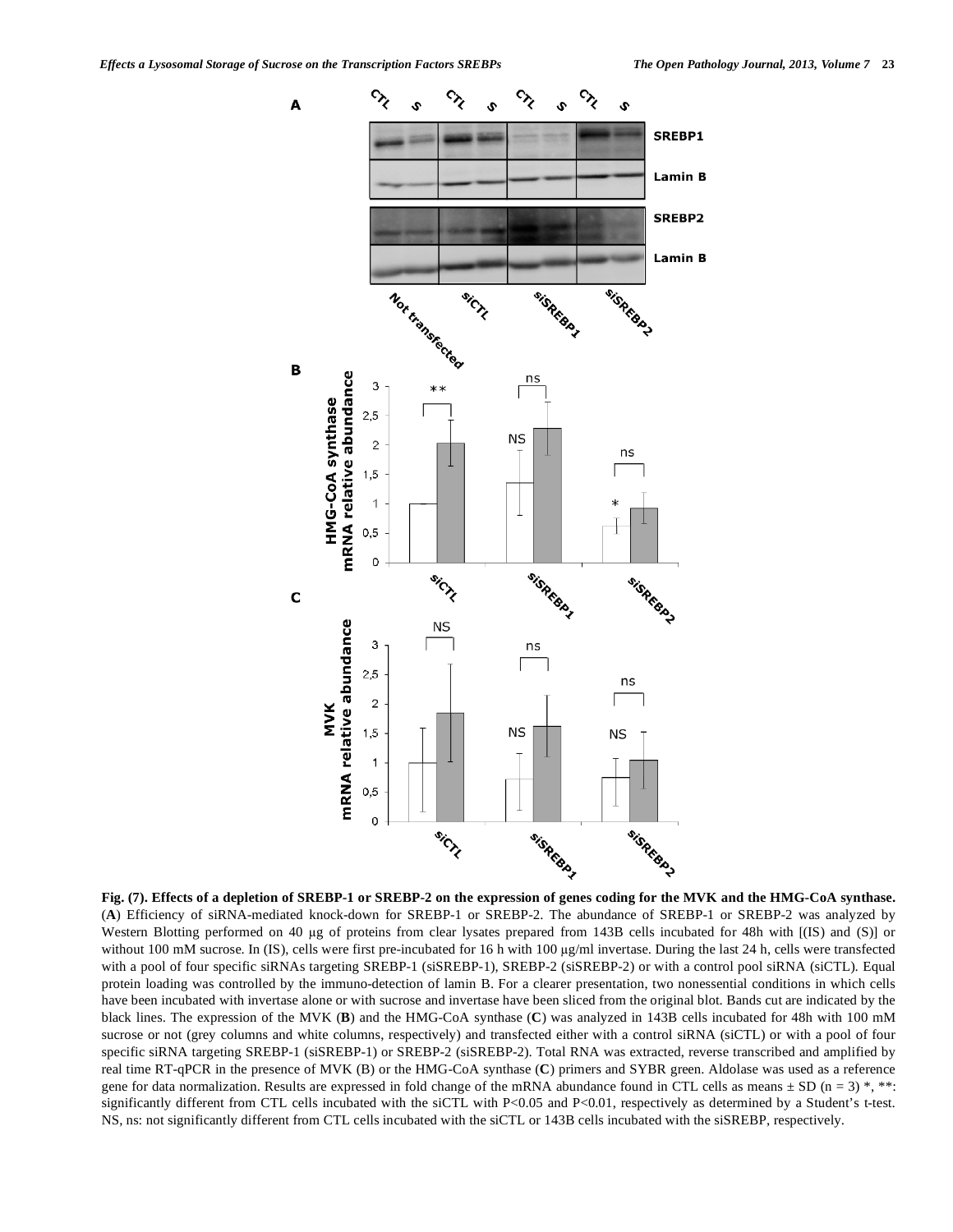**A** 



**Fig. (8). Effect of a SREBP-2 silencing on the abundance of LC3.** (**A**) The abundance of LC-3 was analyzed by Western Blotting performed on 20  $\mu$ g of proteins from clear cell lysates prepared from 143B cells incubated for the indicated time with (S), (IS) or without (CTL) 100 mM sucrose. In (IS), cells were pre-incubated for 16 h with 100 g/ml invertase. Equal protein loading was controlled by the immuno-detection of the  $\alpha$ -tubulin. (**B**) The abundance of LC3 was analyzed by Western Blotting performed on 20  $\mu$ g of clear lysates prepared from 143B cells incubated for 48 h with (S) or without (CTL) 100 mM sucrose and transfected either with a control siRNA (siCTL) or with a pool of four specific siRNA targeting SREBP-2 (siSREBP-2) (representative blot of 3 experiments). Equal protein loading was controlled by the immuno-detection of the a-tubulin. (C) Quantification of the Western Blot presented in B. Results are calculated as fluorescence intensity normalized for  $\alpha$ -tubulin and expressed as means  $\pm$  SD (n = 3). \*\*, \* Significantly different from 143B cells loaded with sucrose with P< 0.01 and P< 0.05, respectively as determined by a Student's t-test. NS: not significantly different from 143B cells loaded with sucrose and incubated with the siCTL.

are allowed to store sucrose in their lysosomal compartment. As seen in Fig. (**8A**), sucrose led to a marked increase in the abundance of LC3-I/II which could be prevented by invertase. However, the siRNA-mediated SREBP-2 silencing could not prevent the over-expression of LC3, suggesting that this transcription factor is not directly responsible for the increased abundance of LC3 observed in sucrose-treated cells (Fig **8B**, **C**).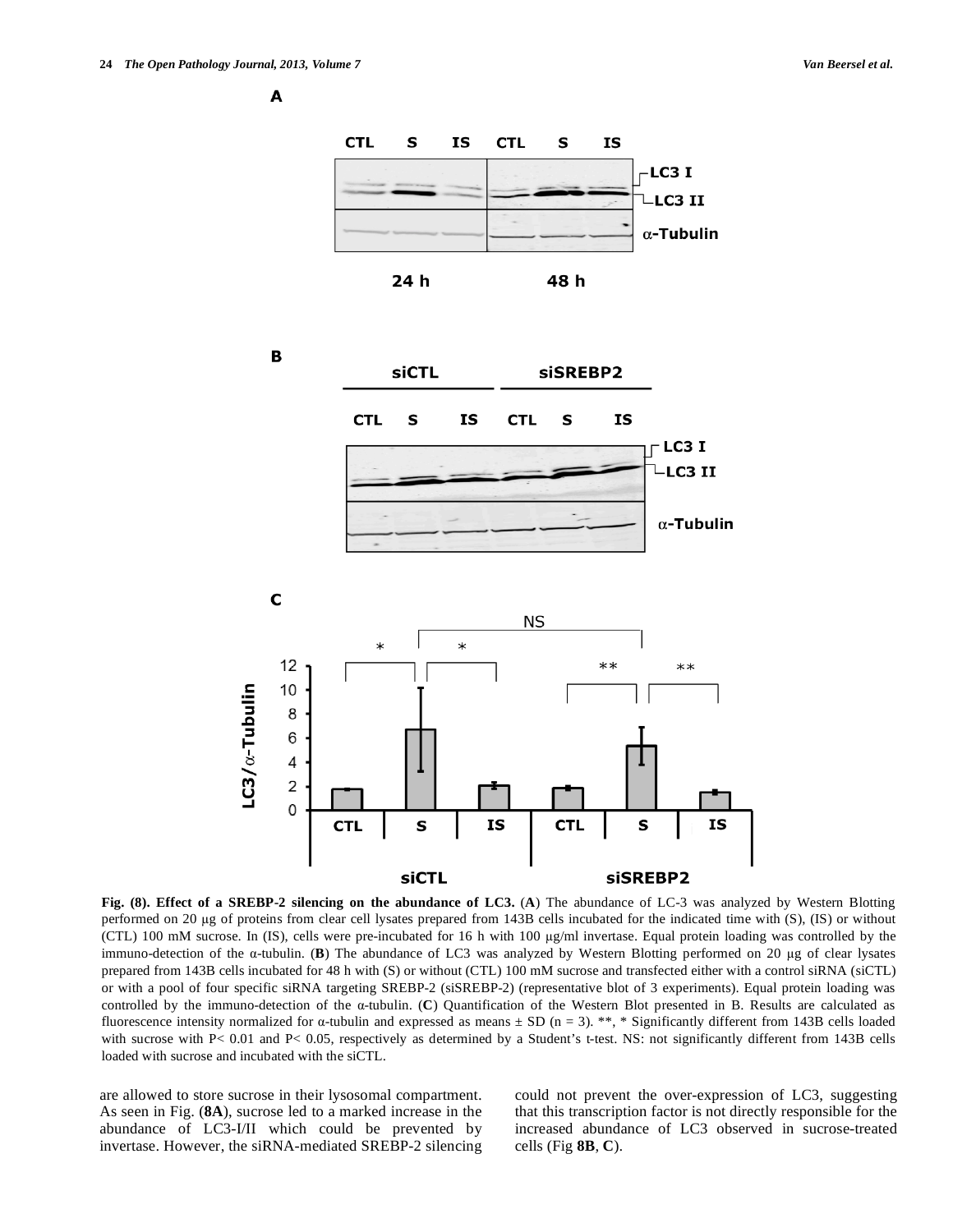#### **4. DISCUSSION**

 We show that an experimentally induced lysosomal storage consisting in the accumulation of sucrose in lysosomes triggers the activation of SREBP-2, its translocation to the nucleus, the up-regulation of genes encoding lipogenic proteins and an increased synthesis of lipids.

 Accumulation of lipids (and most particularly cholesterol) inside the endo-lysosomal system has been described in a wide range of LSDs including the Niemann-Pick Disease C (NPC) but also in GM1 and GM2 gangliosidosis, multiple mucopolysaccharidosis,  $\alpha$ mannosidosis, LINCL (CLN6 form) or mucolipidosis 4 [29- 31, 36]. So far, the molecular mechanisms underlying these defects in the cholesterol trafficking in these LSDs remain elusive. However, according to the "cholesterol-trapping hypothesis" it would result from its tight association with other lipids in late endosome lipid rafts [37]. This hypothesis is supported by the work of Thomas and colleagues which showed that the cholesterol accumulation in NPC1 skin fibroblasts was partially dependent on the inhibition of the activity of the acid sphingomyelinase (SMase) [38]. Increasing the SMase activity in NPC1 deficient cells also leads to a decrease in cholesterol sequestration, suggesting, that the sphingomyelin accumulation could affect the cholesterol traffic inside the endo-lysosomal system [39].

 Interestingly, this impaired cholesterol escape from the endo-lysosomal system to the endoplasmic reticulum in NPC-deficient cells has been described to cause an upregulation of cholesterol synthesis and of the LDLr expression, suggesting that the storage has a major effect on the cellular lipid homeostasis [40-42]. Our results show that the lysosomal storage of sucrose induces a modification of the intracellular distribution of non-esterified cholesterol. The more punctuated labelling pattern observed in sucrosetreated cells suggests a defect in cholesterol egress out of the lysosomes and consequently an impaired redistribution of cholesterol to the other intracellular compartments, ER in particular. It can be therefore hypothesized that as in NPC models, the activity of the transcription factors SREBPs is increased due to insufficient lipoprotein-derived cholesterol being able to reach the cholesterol homeostatic pool [43]. SREBP-2 would thus, in turn, activate the expression of some of its target genes including HMG-CoA synthase and mevalonate kinase, resulting, *in fine*, in an increase in lipids synthesis as determined by  $[^{3}H]$ -acetate incorporation. An increase in the expression of genes involved in cholesterol biosynthesis and fatty acid metabolism was previously reported in a sucrose-induced storage model [44]. Unfortunately, the experimental design of this interesting precursor study did not include the invertase control required to avoid the possible confounding effects of the high sucrose concentration present in the cell culture medium.

 Previous studies performed using mice overexpressing one particular SREBP isoform suggested that the two proteins expressed from the *SREBF1* gene, SREBP-1a and SREBP-1c, preferentially target genes of fatty acid metabolism whereas the singular *SREBF2* encoded protein preferentially activates genes of cholesterol metabolism [11- 13]. However, Amemiya-Kudo and colleagues showed, using luciferase-reporter gene assays in HepG2 cells that cholesterogenic genes containing classic sterol response elements (SREs) in their promoters are strongly and efficiently activated by both SREBP-1a and SREBP-2 suggesting that these isoforms could have overlapping functions [45]. Our siRNA interference experiments indicate that the SREBP-2 isoform is the main regulator of mevalonate kinase and HMG-CoA synthase expression in 143B cells incubated for 48 h with 100 mM sucrose.

 Besides the proteolytic activation of SREBPs triggered by selective starvation of cholesterol [40], one cannot exclude that other stimuli, not related to the intracellular distribution of free cholesterol could be involved. For example, an increase in SREBP processing and activation has been described as occurring in response to the activation of the unfolded protein response, shear stress and phagocytosis [46-48]. The storage of sucrose has been shown to affect the intracellular trafficking to and from lysosomes, leading to the accumulation of endo-lysosomal "hybrid organelles" [19, 20] as well with a perturbation in the maturation of several lysosomal hydrolases [21, 22]. The accumulation of cholesterol inside the lysosomes has been shown to alter the activity of several Rab GTPases (including Rab7, Rab4, Rab11 or Rab9) that are essential to the vesicular trafficking inside the endo-lysosomal system, and also to induce the sequestration of the SNARE proteins VAMP7, Vti1b and syntaxin 7 leading, *in fine*, to abnormal membrane trafficking along the endosomal system and perturbation of the endosome and lysosome motility [7, 49- 51]. The altered endo-lysosomal trafficking in cells dealing with a lysosomal storage disorder might signal a "need for lysosomes" triggering a cellular response leading to the coordinated synthesis of membrane and increased lysosomal biogenesis. Interestingly SREBPs have been identified as key regulators of membrane biogenesis in response to the stimulation of phagocytosis, which might signal a requirement for membrane synthesis in order to accommodate the sequestration of membranes in phagolysosomes [48]. The storage of sucrose has been shown to lead to some increase in lysosomal biogenesis [17]. The transcription factor EB (TFEB), a member of the microphthalmia-transcription factor E MiT/TFE subfamily of bHLH transcription factors, was recently described as being a master regulator of lysosomal biogenesis [52]. TFEB activity is activated in response to conditions known to stimulate the accumulation of lysosomes such as in HeLa cells incubated with sucrose but also in embryonic fibroblasts from mouse models for the mucopolysaccharidosis II and IIIA and the Multiple Sulfatase Deficiency [52].

 It has been recently shown that SREBP-2 could transactivate the promoter of the gene encoding LC3 (an essential component of the autophagosome formation) in response to cholesterol depletion [32]. Moreover, the SREBP-2 activation during lipid activation was essential to the autophagosome formation and lipid droplet association with LC3 [32]. Knowing that an activation of the autophagic machinery has also been described in several lysosomal storage models [53, 54] and that the increase in the autophagic activity observed in the Purkinje cells of the brain of NPC1  $\rightarrow$  mice was associated with a co-localisation of the LC3+ granules with the cholesterol clusters [53], we were interested to know whether this transcription factor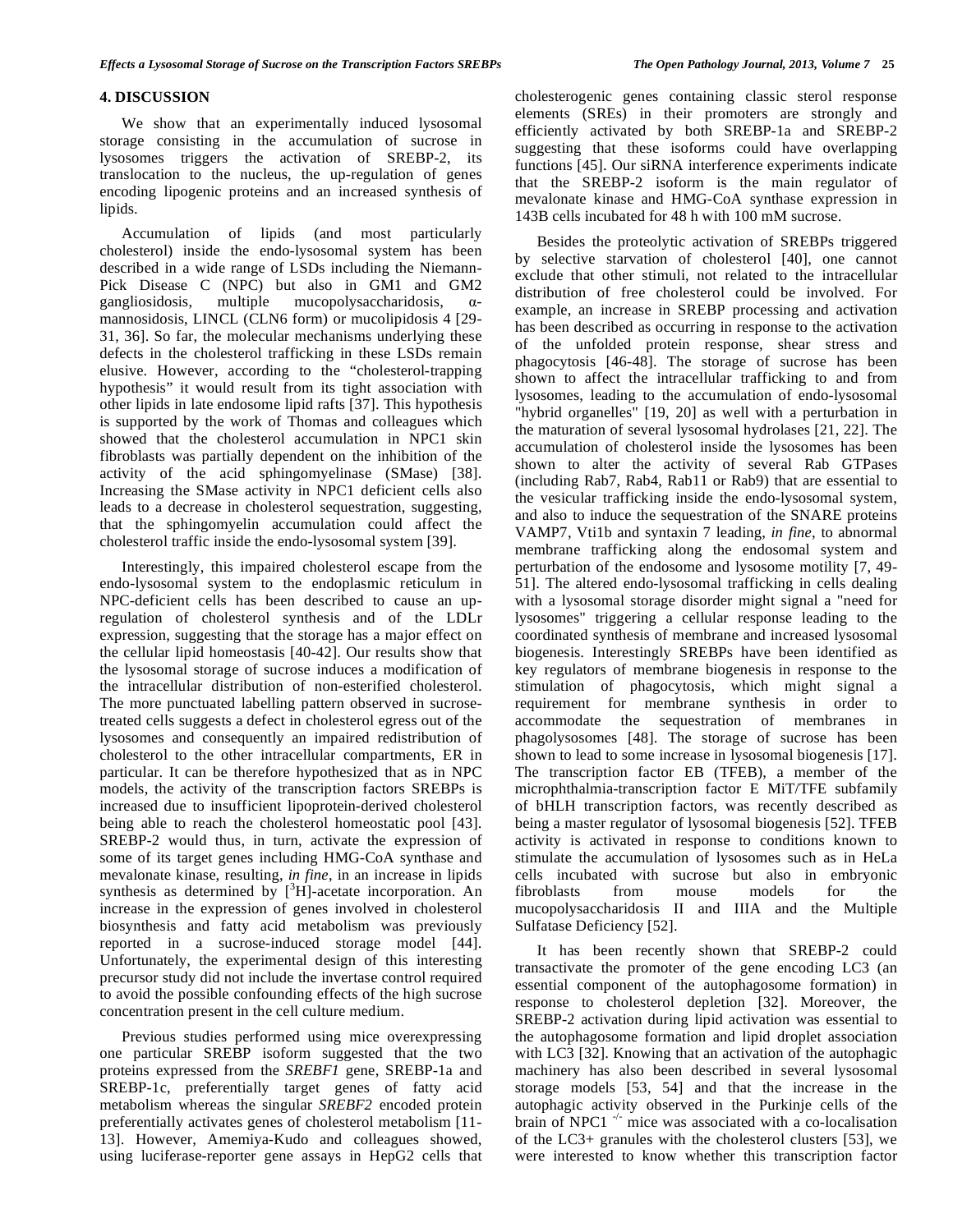could play a role or not in the activation of the autophagy in our experimental model. Our results clearly indicate that even if the expression of LC3 is increased upon lysosomal dysfunction, SREBP-2 is not involved. The involvement of TFEB in the regulation of the expression of some key genes of the macroautophagy such as Beclin 1 and UV radiation resistance associated gene (UVRAG), two proteins that are essential to the autophagosome formation [55], makes this transcription factor a likely candidate for the observed effect of sucrose on the autophagic machinery.

 Today, even if the relevance of the sucrosome model in the study of the effects of a lysosomal storage is widely accepted, the question is to know whether this model is a good model to study the molecular mechanisms by which the lysosomal storage triggers broader cellular dysfunctions is still unclear. Our results confirm that the sucrosome model is relevant for the study of the effects of a lysosome vacuolization on the biogenesis of this organelle. This experimental model presents some assets such as its perfect reversibility when cells are pre-incubated with the invertase and the possibility to study the putative transitory molecular events occurring at the early onset of the lysosomal overload.

#### **ABBREVIATIONS**

| <b>FASN</b>      | $=$ Fatty acid synthase                                     |
|------------------|-------------------------------------------------------------|
| HMG-CoA synthase | $=$ 3-hydroxy-3-methylglutaryl-<br>Coenzyme A synthase      |
| LDLr             | $=$ Low density lipoprotein receptor                        |
| <b>LSDs</b>      | $=$ Lysosomal storage diseases                              |
| MAP1-LC3beta/LC3 | $=$ Microtubule-associated protein 1-<br>light chain 3 beta |
| <b>MVK</b>       | $=$ Mevalonate kinase                                       |
| $SCD-1/2$        | $=$ Stearoyl-CoA desaturase $1/2$                           |
| <b>SREBPs</b>    | $=$ Sterol Regulatory Element Binding<br>Proteins           |

# **CONFLICT OF INTEREST**

 The authors confirm that this article content has no conflict of interest.

# **ACKNOWLEDGEMENTS**

 Guillaume Van Beersel is a Research Fellow of the "Fonds National de la Recherche Scientifique" (FSR-FNRS; Brussels, Belgium). This work was supported by the Action de Recherche Concertée-Fédération Wallonie-Bruxelles [Grant number ARC#326] and the Fonds National de la Recherche Scientifique [Grant number: 2.4650.06]. The authors acknowledge the initial contribution of Sophie Goblet to the study.

#### **REFERENCES**

- [1] Walkley SU, Vanier MT. Secondary lipid accumulation in lysosomal disease. Biochim Biophys Acta 2009; 1793: 726-36.
- [2] Walkley SU. Pathogenic cascades in lysosomal disease-Why so complex?. J Inherit Metab Dis 2009; 32: 181-9.
- [3] -Platt FM, -Boland B, van der Spoel AC. The cell biology of disease: Lysosomal storage disorders: The cellular impact of lysosomal dysfunction. J Cell Biol 2012; 199: 723-34.
- [4] Lamanna WC, Lawrence R, Sarrazin S, Esko JD. Secondary storage of dermatan sulfate in Sanfilippo disease. J Biol Chem 2011; 286: 6955-62.
- [5] Zhang Z, Lee YC, Kim SJ, *et al*. Palmitoyl-protein thioesterase-1 deficiency mediates the activation of the unfolded protein response and neuronal apoptosis in INCL. Hum Mol Genet 2006; 15: 337- 46.
- [6] Ginzburg L, Futerman AH. Defective calcium homeostasis in the cerebellum in a mouse model of Niemann-Pick A disease, J Neurochem 2005; 95: 1619-28.
- [7] Fraldi A, Annunziata F, Lombardi A, *et al.* Lysosomal fusion and SNARE function are impaired by cholesterol accumulation in lysosomal storage disorders. EMBO J 2010; 29: 3607-20.
- [8] Vazquez MC, Balboa E, Alvarez AR, Zanlungo S. Oxidative stress: a pathogenic mechanism for Niemann-Pick type C disease. Oxid Med Cell Longev 2012; 2012: 205713.
- [9] Jeon TI, Osborne TF. SREBPs: metabolic integrators in physiology and metabolism, Trends in endocrinology and metabolism. Trends Endorinol Metab 2012; 23: 65-72.
- [10] Hua X, Wu J, Goldstein JL, Brown MS, Hobbs HH. Structure of the human gene encoding sterol regulatory element binding protein-1 (SREBF1) and localization of SREBF1 and SREBF2 to chromosomes 17p11.2 and 22q13. Genomics 1995; 25: 667-73.
- [11] Sakakura Y, Shimano H, Sone H, *et al.* Sterol regulatory elementbinding proteins induce an entire pathway of cholesterol synthesis. Biochem Biophys Res Commun 2001; 286: 176-83.
- [12] Horton JD, Shimomura I, Brown MS, Hammer RE, Goldstein JL, Shimano H. Activation of cholesterol synthesis in preference to fatty acid synthesis in liver and adipose tissue of transgenic mice overproducing sterol regulatory element-binding protein-2. J Clin Invest 1998; 101: 2331-9.
- [13] Shimomura I, Shimano H, Korn BS, Bashmakov Y, Horton JD. Nuclear sterol regulatory element-binding proteins activate genes responsible for the entire program of unsaturated fatty acid biosynthesis in transgenic mouse liver. J Biol Chem 1998; 273: 35299-306.
- [14] Jennings JJ, Zhu JH, Rbaibi Y, Luo X, Chu CT, Kiselyov K. Mitochondrial aberrations in mucolipidosis Type IV. J Biol Chem 2006; 281: 39041-50.
- [15] Otomo T, Higaki K, Nanba E, Ozono K, Sakai N. Inhibition of autophagosome formation restores mitochondrial function in mucolipidosis II and III skin fibroblasts. Mol Genet Metab 2009; 98: 393-9.
- [16] Cohn ZA, Ehrenreich BA. The uptake, storage, and intracellular hydrolysis of carbohydrates by macrophages. J Exp Med 1969; 129: 201-25.
- [17] Karageorgos LE, Isaac EL, Brooks DA, *et al.* Lysosomal biogenesis in lysosomal storage disorders. Exp Cell Res 1997; 234: 85-97.
- [18] Ferris AL, Brown JC, Park RD, Storrie B. Chinese hamster ovary cell lysosomes rapidly exchange contents. J Cell Biol 1987; 105: 2703-12.
- [19] Luzio JP, Poupon V, Lindsay MR, Mullock BM, Piper RC, Pryor PR. Membrane dynamics and the biogenesis of lysosomes. Mol Membr Biol 2003; 20: 141-54.
- [20] Mullock BM, Bright NA, Fearon CW, Gray SR, Luzio JP. Fusion of lysosomes with late endosomes produces a hybrid organelle of intermediate density and is NSF dependent. J Cell Biol 1998; 140: 591-601.
- [21] Schmid JA, Mach L, Paschke E, Glossl J. Accumulation of sialic acid in endocytic compartments interferes with the formation of mature lysosomes. Impaired proteolytic processing of cathepsin B in fibroblasts of patients with lysosomal sialic acid storage disease. J Biol Chem 1999; 274: 19063-71.
- [22] Hamer I, Jadot M. Endolysosomal transport of newly-synthesized cathepsin D in a sucrose model of lysosomal storage. Exp Cell Res 2005; 309: 284-95.
- [23] Hamer I, Delaive E, Dieu M, *et al.* Up-regulation of cathepsin B expression and enhanced secretion in mitochondrial DNA-depleted osteosarcoma cells. Biol Cell 2009; 101: 31-41.
- [24] Peters TJ, Muller M, Duve CD. Lysosomes of the arterial wall. I. Isolation and subcellular fractionation of cells from normal rabbit aorta. J Exp Med 1972; 136: 1117-39.
- [25] Longueville FD, Atienzar FA, Marcq L, *et al.*, Use of a low-density microarray for studying gene expression patterns induced by